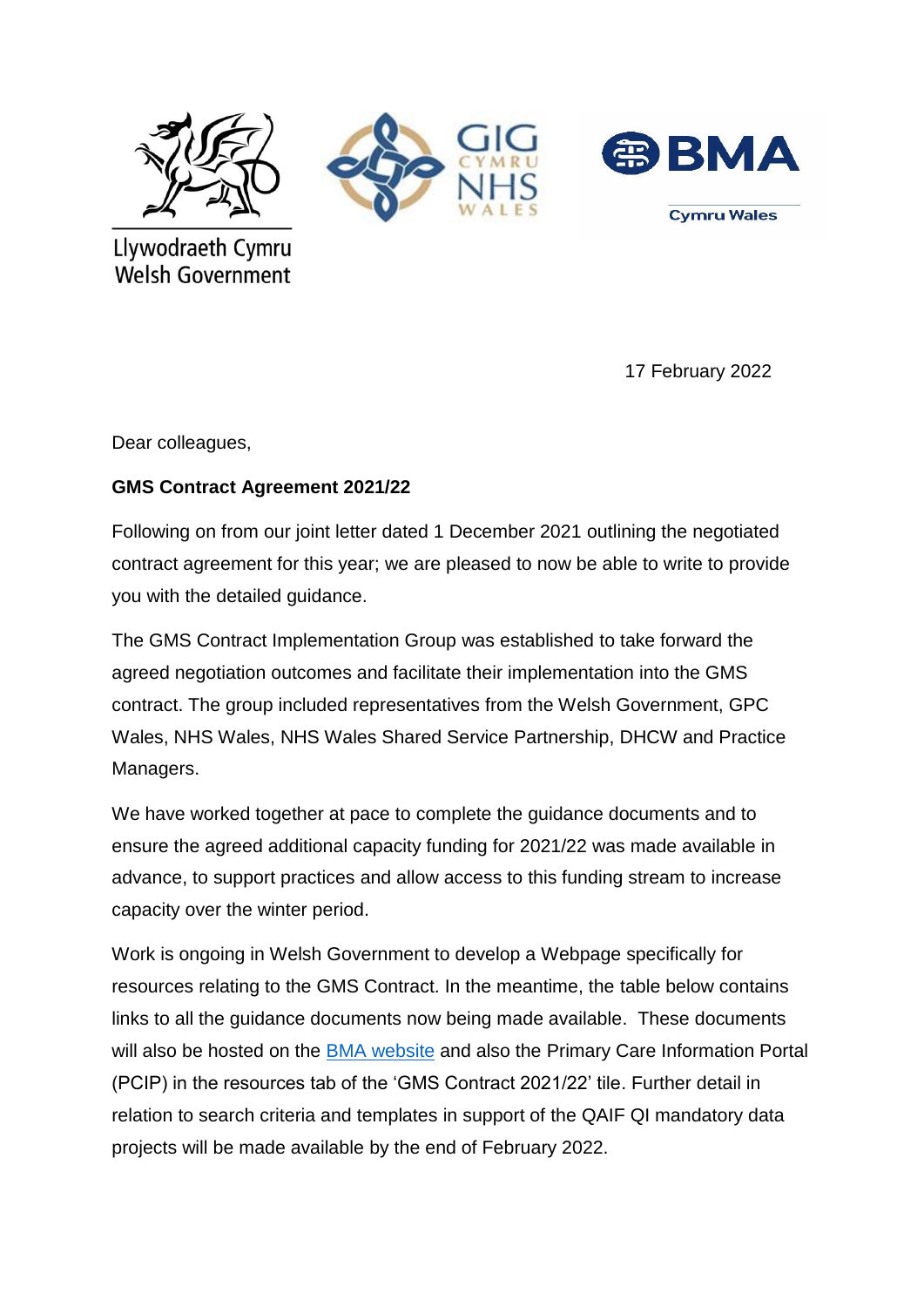Should you have any further queries on the guidance or changes then please contact your Health Board Primary Care Team.

Yours sincerely,

ESSade

Lymerternan-

Alex Slade **Lynne Joannou** Phil White Deputy Director Chair Implementation Group Chair Welsh Government NHS Wales CONSUMERTY GPC Wales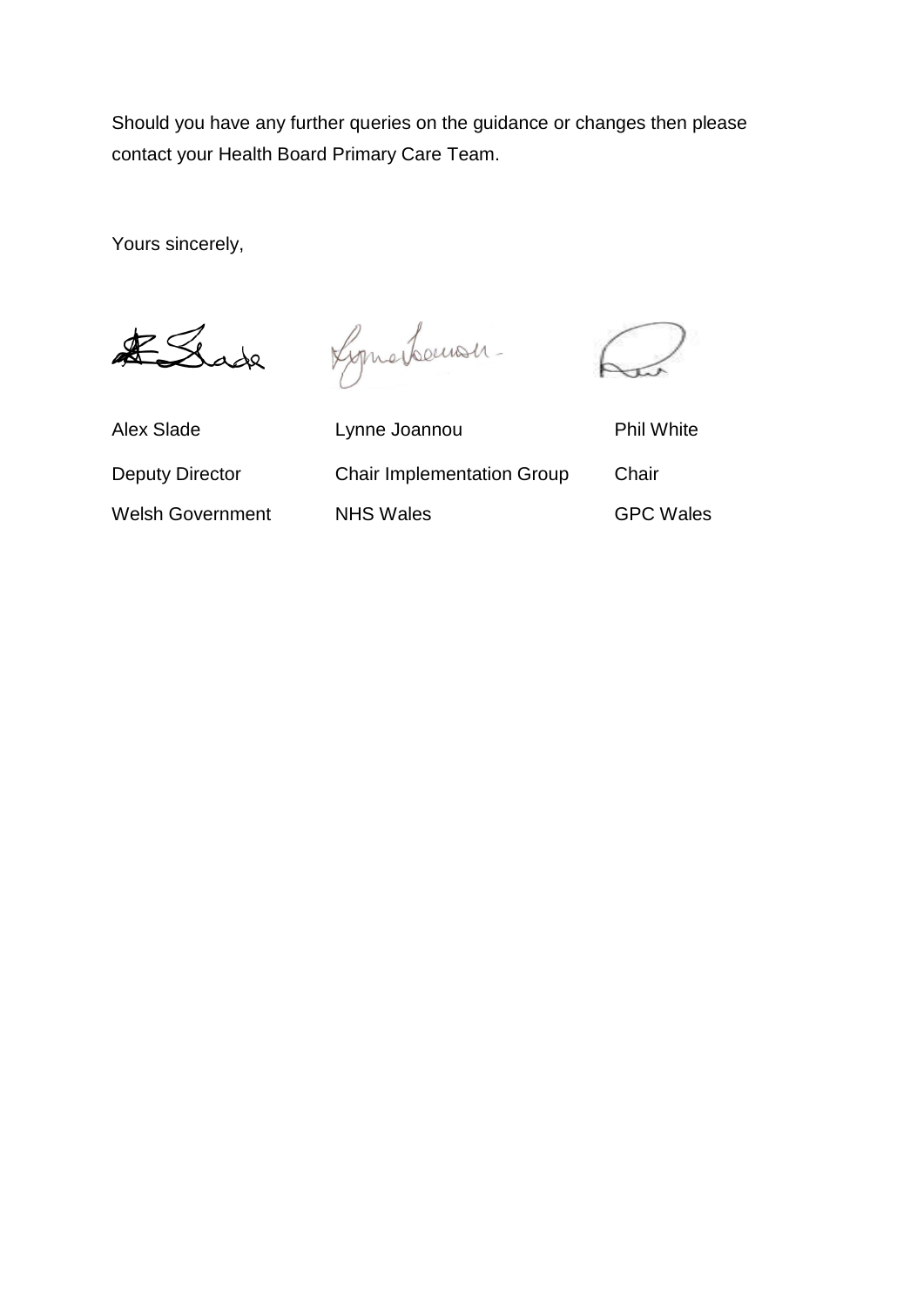## **GMS Contract Guidance 2021/22**

**All guidance documents can be found at** [https://gov.wales/general-medical-services-gms-contract-guidance-2021-2022](https://eur01.safelinks.protection.outlook.com/?url=https%3A%2F%2Fgov.wales%2Fgeneral-medical-services-gms-contract-guidance-2021-2022&data=04%7C01%7CJodi.Sullivan%40gov.wales%7Cf83d122ad52c45171c2508d9f159b1d9%7Ca2cc36c592804ae78887d06dab89216b%7C0%7C0%7C637806189794935134%7CUnknown%7CTWFpbGZsb3d8eyJWIjoiMC4wLjAwMDAiLCJQIjoiV2luMzIiLCJBTiI6Ik1haWwiLCJXVCI6Mn0%3D%7C3000&sdata=IXltJcbV452bC17KoCxnquLlG387qomwH57n3VxI5dE%3D&reserved=0)

## **Pay & Expenses** 3% uplift to the GP Pay element of the contract. The pay uplift for GP's and practice staff is to be implemented without any substitution for any other payments which that individual would otherwise have received (e.g., NHS Bonus payment as set out in the relevant Directions). They payment should have featured in the January 2022 practice pay run. [GMS contract: practice declaration staff pay](https://gov.wales/gms-contract-practice-declaration-staff-pay-rise)  [rise | GOV.WALES](https://gov.wales/gms-contract-practice-declaration-staff-pay-rise) **Improving access to and from Primary Care** Access Commitment to demonstrate to the public what they can expect in terms of access from GP practices. This will be delivered through a new phase of Access Standards within QAIF (Phase 2), from 1 April 2022. Access Guidance to be issued at end of March 2022. Current Access Standards (Phase 1) remaining in place until end of March 2022 and retained as pre-qualifiers from 1 April, with the following changes agreed: **Standard 2 – 2 minute telephone response,** Practices will not be assessed on their achievement of Standard 2 with achievement assumed and counting towards Group 1 payments (min. of 3 in order for payment to be made) this year. **Standard 8 – Demand and Capacity and Patient Satisfaction,** Practices will not be assessed on their achievement of Standard 8, with achievement assumed and counting towards Group 2 payments. [Access to in-hours GMS services standards:](https://gov.wales/access-hours-gms-services-standards-amended-supplementary-guidance-2021-2022)  [amended supplementary guidance 2021 to](https://gov.wales/access-hours-gms-services-standards-amended-supplementary-guidance-2021-2022)  [2022 | GOV.WALES](https://gov.wales/access-hours-gms-services-standards-amended-supplementary-guidance-2021-2022) Additional Capacity - £2m new funding available during 2021-22 financial year, to support additional winter capacity. This is to fund additional staff resources above what is already in place within GMS. From 1 April 2022, capacity funding of £4m will be made available, recurrently for three years, accessible to practices via Health Boards. This includes the continuation of the £2m investment made during 2021-22 for additional winter capacity, coupled with a £2m transfer from the Access QAIF domain. [GMS contract: additional capacity guidance](https://gov.wales/gms-contract-additional-capacity-guidance-2021-2022)  [2021 to 2022 | GOV.WALES](https://gov.wales/gms-contract-additional-capacity-guidance-2021-2022) [GMS contract: additional capacity guidance](https://gov.wales/gms-contract-additional-capacity-guidance-2022-2023)  [2022 to 2023 | GOV.WALES](https://gov.wales/gms-contract-additional-capacity-guidance-2022-2023) **Quality and Prevention Quality Assurance**  Active Clinical Indicators (Flu (20pts) and Dementia (28pts)) to remain active. (48 points total). Inactive clinical indicators within QAIF (Diabetes, COPD, Mental Health, and Palliative Care) at 77 points be reactivated. [Quality Assurance and Improvement](https://gov.wales/quality-assurance-and-improvement-framework-qaif-gms-contract-2021-2022)  [Framework \(QAIF\) : GMS contract 2021 to 2022](https://gov.wales/quality-assurance-and-improvement-framework-qaif-gms-contract-2021-2022)  [| GOV.WALES](https://gov.wales/quality-assurance-and-improvement-framework-qaif-gms-contract-2021-2022)